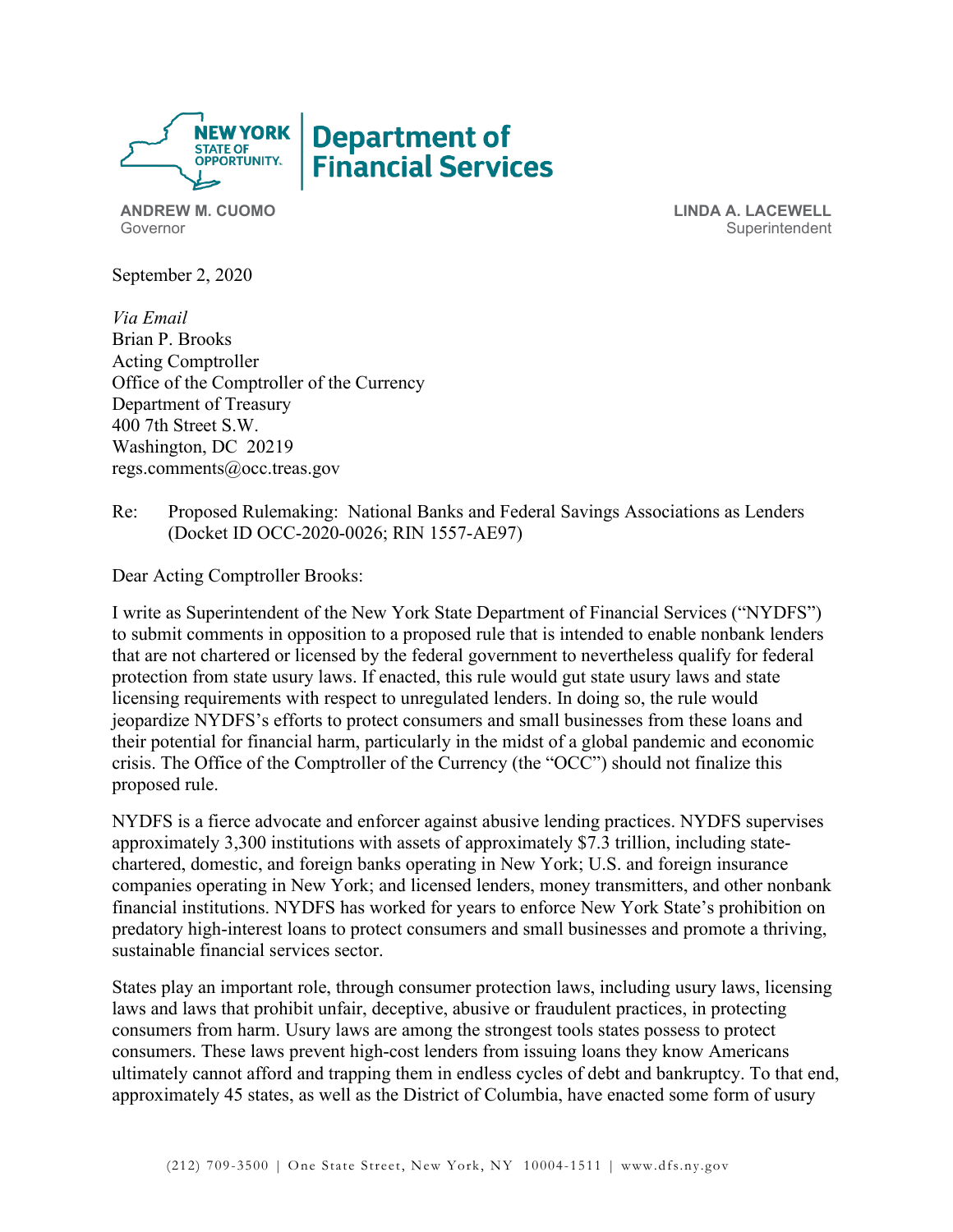caps; [1](#page-1-0) of those, approximately 16 states, plus the District of Columbia, effectively ban payday lending. [2](#page-1-1)

In New York State, payday and other predatory, high-interest lending is illegal. An unlicensed, nonbank lender commits civil usury by charging an annual interest rate in excess of 16% on a loan to an individual in an amount under  $$250,000$ <sup>[3](#page-1-2)</sup> A lender commits criminal usury by charging an annual interest rate in excess of 25% on a loan to an individual or business in an amount under \$2.5 million.<sup>[4](#page-1-3)</sup> For good reason, usurious loans entered into in New York are void and unenforceable, and it is illegal to collect payments on these loans. One example of NYDFS's enforcement efforts in this realm is its years-long campaign to stop unlawful activity by abusive online payday lenders in New York, some of which were charging annual interest rates exceeding 1,000%. As result of this effort, dozens of online payday lenders were effectively eradicated from New York.

In codifying this rule, the OCC would effectively sanction so-called "rent-a-bank" or "rent-acharter" schemes. In such arrangements, an unregulated nonbank lender essentially "rents" a national bank's or federal savings association's (together referred to as a "bank") federal charter. The purpose of the arrangement is to allow the unregulated nonbank lender to exploit the bank's ability, pursuant to federal law, to issue loans at the maximum interest rate allowable in the state in which the bank is located, without regard to any usury caps in the borrower's state. The OCC's rule would, in essence, allow unregulated nonbank lenders to launder loans through banks as an end-run around consumer-protective state usury limits.

The proposed rule does so by extending federal protection to loans that purport to be made by banks regulated by the OCC but, in substance, are actually made by unregulated, nonbank lenders. The test under the proposed rule for when these protections will apply is so formalistic and easy to satisfy as to be meaningless: a bank is deemed the "true lender" (*i.e.*, the entity that made the loan) and the loan benefits from federal protection from state usury laws when, at the date of the loan's origination, either (1) the bank is named as the lender in the loan agreement or (2) the bank funds the loan. [5](#page-1-4) Under this test, to circumvent usury laws a nonbank lender need only find a bank located in a state with lax or no usury laws and either name the bank as the lender in the loan agreement or have the bank fund the loan on the date of origination with no further involvement (*i.e.*, the bank may sell the loan to the nonbank lender the day after origination).

The OCC's test places form over substance for determining which party has the predominant economic interest in the loan (*i.e.*, who is the true lender), failing to consider relevant factors such as which party markets, solicits, and processes the loan application; which party controls underwriting guidelines; which party services the loan; which party assumes the credit risk of the

<span id="page-1-0"></span><sup>1</sup> National Consumer Law Center, *State Rate Caps for \$500 and \$2,000 Loans* (Feb. 2020), *available at* [https://www.nclc.org/images/pdf/high\\_cost\\_small\\_loans/payday\\_loans/FactSheet-StateRateCap.pdf.](https://www.nclc.org/images/pdf/high_cost_small_loans/payday_loans/FactSheet-StateRateCap.pdf) <sup>2</sup> Consumer Federation of America, *Legal Status of Payday Loans By State*, *available at*

<span id="page-1-1"></span>[https://paydayloaninfo.org/state-information.](https://paydayloaninfo.org/state-information) <sup>3</sup> New York General Obligations Law  $\S$  5-501; New York Banking Law  $\S$  14-a.

<span id="page-1-3"></span><span id="page-1-2"></span><sup>4</sup> New York Penal Law §§ 190.40, 190.42.

<span id="page-1-4"></span><sup>5</sup> 85 Fed. Reg. 44223, 44228 (July 22, 2020).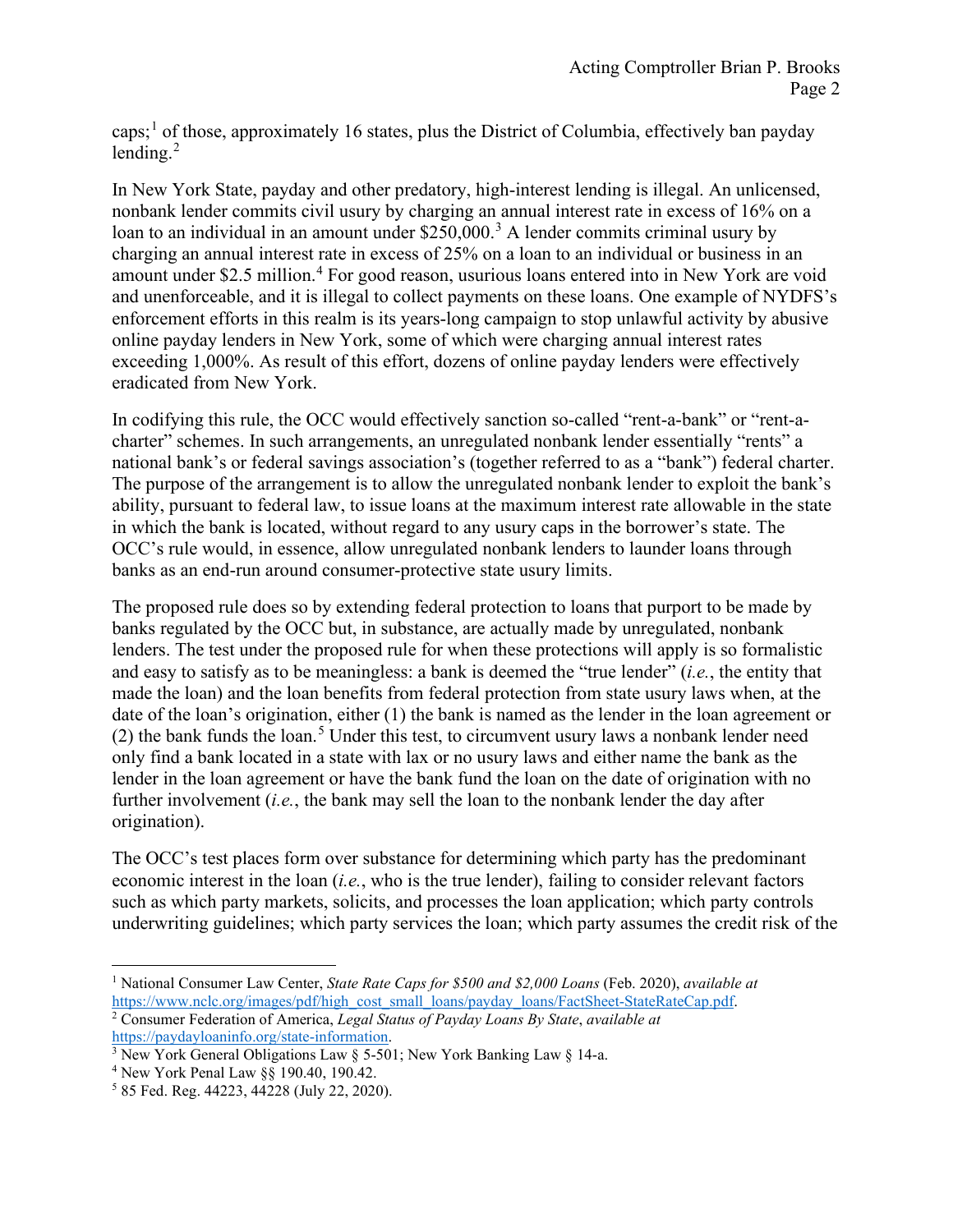loan; and whether the nonbank lender indemnifies the bank against losses and risks associated with the loan.

If finalized, the proposed rule will trigger the proliferation of payday lenders, auto title lenders, shadowy online lenders, and other bad actors who will use the loophole provided by the rule to charge astronomical interest rates and exploit the most vulnerable consumers and businesses. Such a consequence is contrary to the OCC's baseless assertion that such nonbank-bank relationships are mere "partnerships" that would "expand[] access to affordable credit."[6](#page-2-0) It is absurd to suggest that enabling a proliferation of usurious loans is a means to increase "affordability" of credit to consumers and businesses. In fact, some payday borrowers end up rolling over an initial loan repeatedly and, as a result, spend more on fees than the original amount that was borrowed.<sup>[7](#page-2-1)</sup> Moreover, payday loans are taken out disproportionately by the very consumers who can afford them the least: low-to-moderate income individuals as well as senior citizens on fixed incomes.[8](#page-2-2)

The OCC asserts that the primary objective of its proposal—when paired with the agency's recent rule regarding sales, assignments, or transfers of loans<sup>[9](#page-2-3)</sup>—is to provide more clarity to banks.<sup>[10](#page-2-4)</sup> In placing so much emphasis on such clarity for banks, however, the OCC has failed to consider the devastating effect this rule, if implemented, will have on individual consumers and small businesses. Indeed, given the present economic climate and ongoing COVID-19 pandemic, it would be arbitrary not to conduct a detailed assessment to evaluate the rule's impact on consumers. Such a study should consider, at a minimum, the state of the labor market; the potential for the cessation or reduction of unemployment benefits; circumstances facing small businesses, including small business closures and the status of federal support for such businesses; and consumers' debt levels, ability to pay for basic necessities, reliance on short-term lending, and heightened bankruptcy risk.

Furthermore, the proposed rule fails to consider that issues of credit availability and affordability have always been matters of state and local concern in our system of federalism. If unregulated nonbank lenders are allowed to export interest rates, it will undermine states' control over the terms and cost of credit offered within their states.

Finally, as was the case with its rule regarding sales, assignments, or transfers of loans, the OCC does not have the authority to issue this rule because it has failed to comply with the

[/media/assets/2016/06/payday\\_loan\\_facts\\_and\\_the\\_cfpbs\\_impact.pdf.](https://www.pewtrusts.org/-/media/assets/2016/06/payday_loan_facts_and_the_cfpbs_impact.pdf)

<span id="page-2-3"></span>[https://files.consumerfinance.gov/f/201304\\_cfpb\\_payday-dap-whitepaper.pdf.](https://files.consumerfinance.gov/f/201304_cfpb_payday-dap-whitepaper.pdf) 9 12 CFR 7.4001(e), 160.110(d) (effective Aug. 3, 2020); *Permissible Interest on Loans That Are Sold, Assigned, or Otherwise Transferred*, 85 Fed. Reg. 33530 (June 2, 2020). Several state attorneys general, including New York's, are challenging this rule. *See* Complaint, *People ex rel. Becerra v. OCC* (N.D. Cal. 2020) (No. 20-cv-5200), *available at* [https://oag.ca.gov/system/files/attachments/press-docs/OCC%20Non](https://oag.ca.gov/system/files/attachments/press-docs/OCC%20Non-bank%20Interest%20Rule%20Complaint%20%28as%20filed%29.pdf)[bank%20Interest%20Rule%20Complaint%20%28as%20filed%29.pdf.](https://oag.ca.gov/system/files/attachments/press-docs/OCC%20Non-bank%20Interest%20Rule%20Complaint%20%28as%20filed%29.pdf)

<span id="page-2-0"></span><sup>6</sup> 85 Fed. Reg. 44223, 44226 (July 22, 2020).

<span id="page-2-1"></span><sup>7</sup> *See, e.g.*, 82 Fed. Reg. 54472, 54569 (Nov. 17, 2017); The Pew Charitable Trusts, *Payday Loan Facts and the CFPB's Impact* (May 2016), *available at* [https://www.pewtrusts.org/-](https://www.pewtrusts.org/-/media/assets/2016/06/payday_loan_facts_and_the_cfpbs_impact.pdf)

<span id="page-2-2"></span><sup>8</sup> *See, e.g.*, 82 Fed. Reg. 54472, 54555 (Nov. 17, 2017); Consumer Financial Protection Bureau, *Payday Loans and Deposit Advance Products* (Apr. 24, 2013), at 17-20, *available at*

<span id="page-2-4"></span><sup>10</sup> 85 Fed. Reg. 44223, 44227 (July 22, 2020).